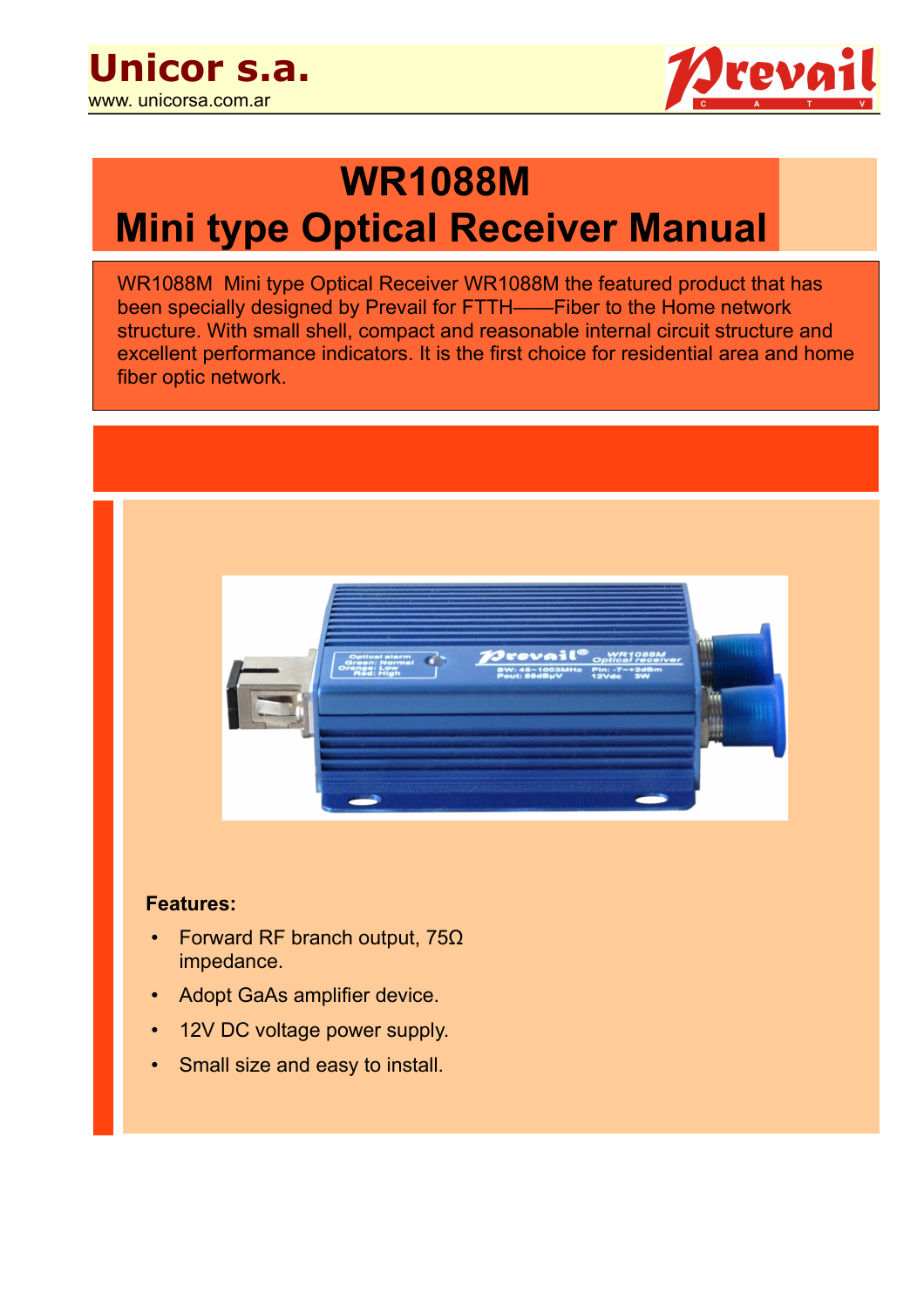

### **Specification**

| <b>Item</b>                            | <b>Unit</b>     | <b>Technical Parameter</b> |                                |
|----------------------------------------|-----------------|----------------------------|--------------------------------|
| <b>Forward optical receiving part</b>  |                 |                            |                                |
| <b>Optical Parameters</b>              |                 |                            |                                |
| <b>Receiving Optical Power</b>         | dB <sub>m</sub> | $-7 \sim +2$               |                                |
| <b>Optical Return Loss</b>             | dB              | > 45                       |                                |
| <b>Optical Receiving</b><br>Wavelength | nm              | $1100 - 1600$              |                                |
| <b>Optical Connector Type</b>          |                 | <b>SC/APC</b>              |                                |
| <b>Fiber Type</b>                      |                 | <b>Single Mode</b>         |                                |
| <b>Link performance</b>                |                 |                            |                                |
| C/N                                    | dB              | $\geq 51$                  |                                |
| <b>C/CTB</b>                           | dB              | $\geq 65$                  | -1dBm optical<br>power receive |
| C/CSO                                  | dB              | $\geq 62$                  |                                |
| <b>RF Parameters</b>                   |                 |                            |                                |
| <b>Frequency Range</b>                 | <b>MHz</b>      | 45~862/1003                |                                |
| <b>Flatness in Band</b>                | dB              | ±0.75                      |                                |
| <b>Rated Output Level</b>              | dBµV            | $\geq 88$                  |                                |
| <b>Output Return Loss</b>              | dB              | $\geq 16$                  |                                |
| <b>Output Impedance</b>                | Ω               | 75                         |                                |
| Consumption                            | W               | $<$ 3                      |                                |
| <b>Dimension</b>                       | mm              | 105*67*24                  |                                |

### **Schematic Diagram**